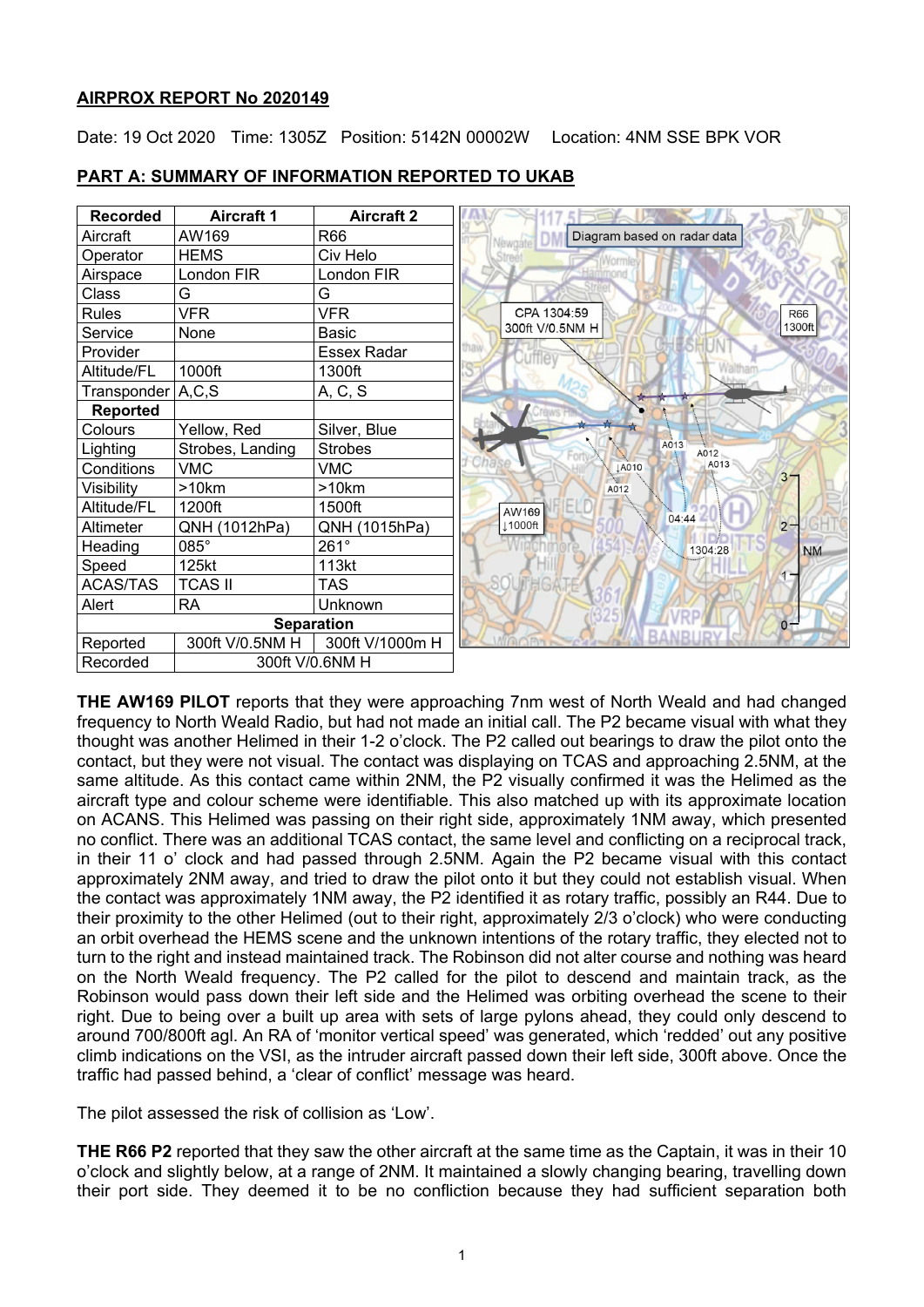horizontally and vertically. They maintained a separation, shown on FlightRadar, of 350ft vertically and almost 1km horizontally at the closest point. They recognised the helicopter as a Helimed due to its distinctive colouring, which could be seen even taking into account that it was below them and so potentially could have blended into the background of the built up area. They opined that they would have been easier to spot against the clear sky behind them, were surprised it had been reported as an Airprox and wondered why the other pilot didn't turn right if they were unhappy with the separation.

The pilot assessed the risk of collision as 'None'.

**THE STANSTED INT CONTROLLER** reports that they were providing a Basic Service to the R66 pilot. The controller noted that when workload allows they always pass Traffic Information if they see something in close proximity. On this occasion they gave Traffic Information to the R66 pilot on traffic they believed to be the AW169, and the R66 pilot reported visual.

#### **Factual Background**

The weather at Stansted was recorded as follows:

METAR EGSS 191250Z AUTO 18014KT 9999 FEW030 14/07 Q1015=

#### **Analysis and Investigation**

#### **NATS Investigation**

The Stansted Intermediate Director (SS INT) position was operating combined with the Final Director position. The pilot of the Robinson R66 helicopter, reported onto the SS INT frequency at 1250:56 (all times UTC) stating they were 5NM north-east of Chelmsford and the SS INT controller instructed the pilot to remain outside Controlled Airspace and display Mode-A 7042. The SS INT controller agreed a Basic Service with the pilot.

An AW169 helicopter departed North Weald tracking west at an indicated altitude of 1200ft. The SS INT controller passed generic Traffic Information to the pilot of [R66 C/S] reference activity at North Weald at 1253:22 and again at 1258:20. [R66 C/S] continued to track west passing overhead North Weald and transited the Stansted TMZ at an indicated altitude of 1100-1300ft.

The [AW169 C/S] subsequently turned east, appearing to be on task approximately 11NM west of North Weald. At 1303:57 the SS INT controller passed Traffic Information reference the AW169 to the pilot of [R66 C/S], stating "*is a Basic service, so you've got traffic in your twelve o'clock , range three miles, helimed, altitude one thousand two hundred feet indicating*," see Figure 1 for relative positions of the aircraft. The pilot of the R66 replied "{R66 C/S]?" The SS INT controller reiterated the Traffic Information with the addition of "*opposite direction*" to which the pilot of [R66 C/S] replied "*Basic Service and visual with traffic*."



Figure 1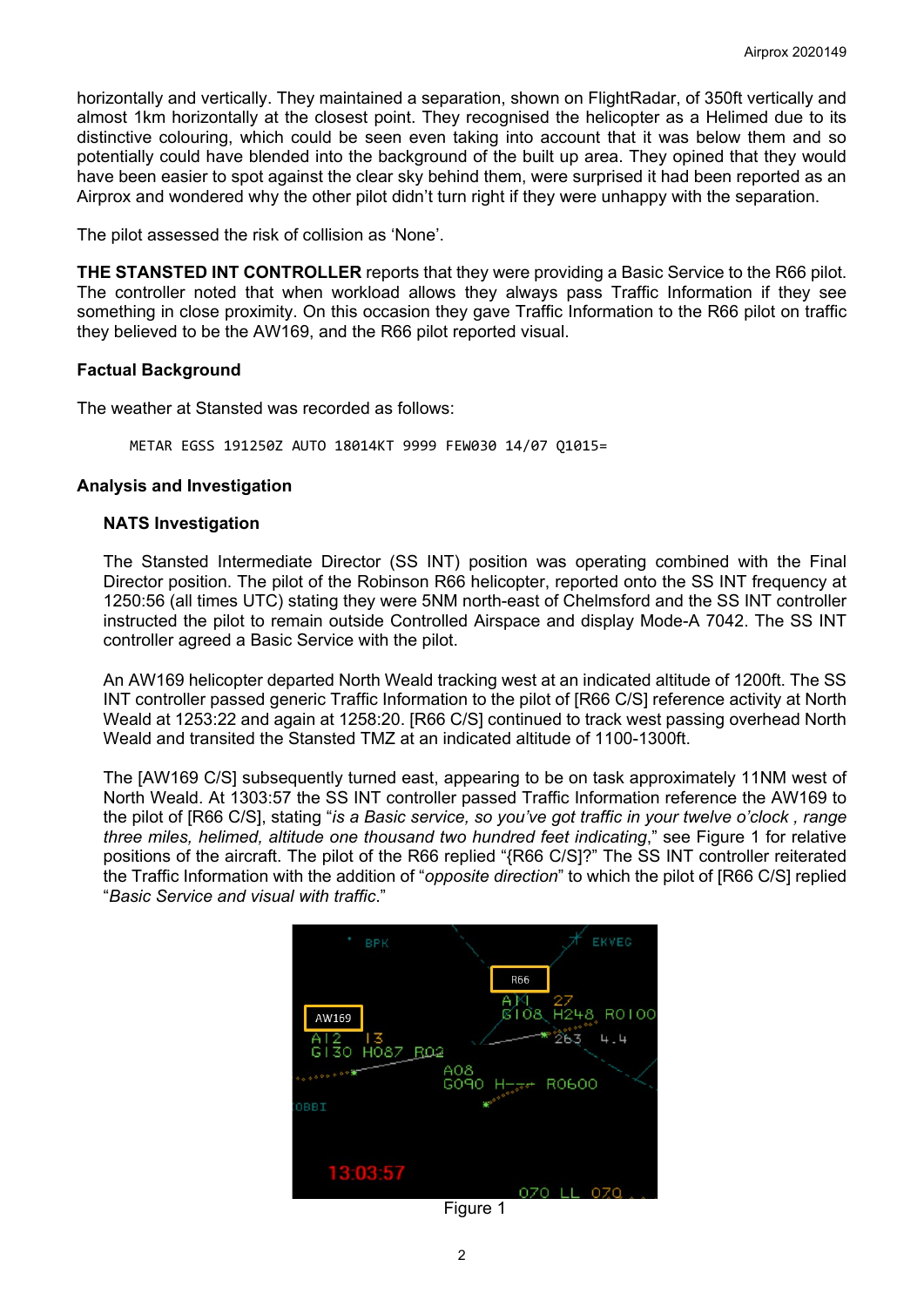The point of closest approach occurred at 1304:59 and was recorded on the LTCC Multi-Track Radar as 0.6NM and 300ft, see Figure 2.



Figure 2

The pilot of [R66 C/S] made no further reference on the R/T to the potential confliction with the AW169. The UKAB notified Safety Investigations of this event on the 26<sup>th</sup> October and a historical report was requested from the SS INT controller. The report from the SS INT controller stated *'[R66 C/S] was on a BS outside controlled airspace. When aircraft are similar levels and close proximity I still pass traffic information if workload allows so I passed traffic information regarding what I think was the [AW169 C/S] to which the pilot reported visual. After the event I was made aware that an Airprox had been reported.'* 

CAP774 Basic Service, Traffic Avoidance 2.9 states

*'Whether traffic information has been provided or not, the pilot remains responsible for collision avoidance without assistance from the controller.'*

### **UKAB Secretariat**

The AW169 and R66 pilots shared an equal responsibility for collision avoidance and not to operate in such proximity to other aircraft as to create a collision hazard.<sup>[1](#page-2-0)</sup> If the incident geometry is considered as head-on or nearly so then both pilots were required to turn to the right.<sup>[2](#page-2-1)</sup>

#### **Summary**

An Airprox was reported when an AW169 and an R66 flew into proximity in the vicinity of Brookmans Park VOR at 1305Z on Monday 19<sup>th</sup> October 2020. Both pilots were operating under VFR in VMC, the AW169 pilot was not in receipt of an ATS and the R66 pilot in receipt of a Basic Service from Swanwick.

### **PART B: SUMMARY OF THE BOARD'S DISCUSSIONS**

Information available consisted of reports from both pilots, radar photographs/video recordings, reports from the air traffic controllers involved and reports from the appropriate operating authorities. Relevant contributory factors mentioned during the Board's discussions are highlighted within the text in bold, with the numbers referring to the Contributory Factors table displayed in Part C.

<span id="page-2-0"></span><sup>1</sup> SERA.3205 Proximity.

<span id="page-2-1"></span><sup>2</sup> SERA.3210 Right-of-way (c)(1) Approaching head-on.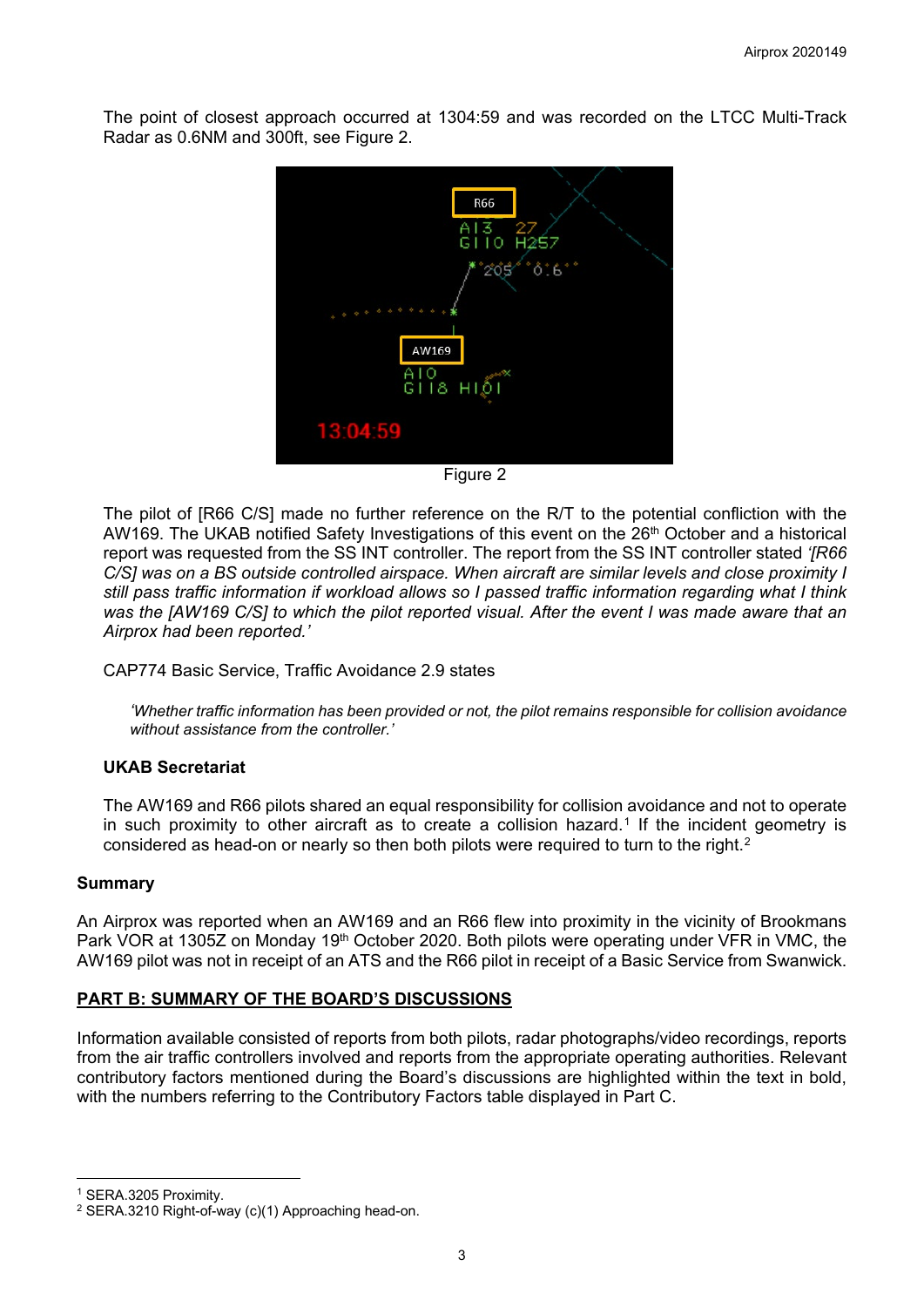Due to the exceptional circumstances presented by the coronavirus pandemic, this incident was assessed as part of a 'virtual' UK Airprox Board meeting where members provided a combination of written contributions and dial-in/VTC comments.

The Board first looked at the actions of the AW169 pilot, having received a TCAS TA on both the R66 and the other Helimed, the pilot was concerned by the proximity of the approaching traffic (**CF1**). Members with helicopter experience opined that the pilot did have a little bit more leeway to descend further if they had been concerned about the R66 and wondered whether they could have taken action earlier to increase the separation. That being said, it was recognised that the airspace where the Airprox occurred was extremely busy, both congested with traffic and restricted by surrounding CAS. Some members wondered whether being on the North Weald frequency was the optimal frequency to be on, given that North Weald would be unlikely to have any information on traffic transiting the area. But those with experience of using North Weald countered that it was a very busy airfield and an early call to get a clear picture of the traffic situation there was advantageous. Ultimately, members thought that in the busy airspace they could understand why the pilot was concerned by the traffic as they felt their aircraft was sandwiched between the two on either side. However they noted that the combination of the TCAS warning and a good look-out had meant that the pilot had time to deconflict and some opined that it was the sort of incident that could be encountered every day in that area. As the AW169 approached the opposing traffic the pilot received a TCAS RA (**CF2**) to monitor vertical speed and they saw the traffic pass down their left-hand side (**CF4**).

The R66 pilot was receiving a Basic Service from the Stansted controller, but had received Traffic Information and was visual with it. Members noted that the base level of the TMA was 2500ft in that area and wondered whether the pilot could have climbed slightly as the two aircraft approached at the same level, prior to the AW169's descent, but ultimately the pilot did not perceive that there was a conflict as the aircraft passed 0.6NM apart (**CF3**). Briefly turning to the Stansted controller's actions, they commended the controller for giving Traffic Information to the pilot, who was only receiving a Basic Service and thought that once the pilot had reported visual, the controller would not be expected to update that information.

When assessing the risk, members agreed that the Airprox met all the criteria for reporting and provided some valuable lessons for all concerned. Taking into consideration that both pilots had been visual with one another and that the AW169 pilot had descended to deconflict, members agreed that there had been no risk of collision and that normal safety standards had pertained; Risk Category E.

## **PART C: ASSESSMENT OF CONTRIBUTORY FACTORS AND RISK**

Contributory Factors:

|                | 2020149                |                                                                |                                                               |  |  |  |  |  |  |
|----------------|------------------------|----------------------------------------------------------------|---------------------------------------------------------------|--|--|--|--|--|--|
| <b>CF</b>      | <b>Factor</b>          | <b>Description</b>                                             | Amplification                                                 |  |  |  |  |  |  |
|                | <b>Flight Elements</b> |                                                                |                                                               |  |  |  |  |  |  |
|                |                        | • Situational Awareness of the Conflicting Aircraft and Action |                                                               |  |  |  |  |  |  |
|                | Human<br>Factors       | • Interpretation of Automation or Flight Deck Information      | Pilot was concerned by the proximity of the other<br>aircraft |  |  |  |  |  |  |
|                |                        | • Electronic Warning System Operation and Compliance           |                                                               |  |  |  |  |  |  |
| $\overline{2}$ | Contextual             | • ACAS/TCAS RA                                                 |                                                               |  |  |  |  |  |  |
|                | • See and Avoid        |                                                                |                                                               |  |  |  |  |  |  |
| 3              | Human<br>Factors       | • Perception of Visual Information                             | Pilot perceived there was no conflict                         |  |  |  |  |  |  |
| 4              | Human<br>Factors       | • Perception of Visual Information                             | Pilot was concerned by the proximity of the other<br>aircraft |  |  |  |  |  |  |

Degree of Risk: E.